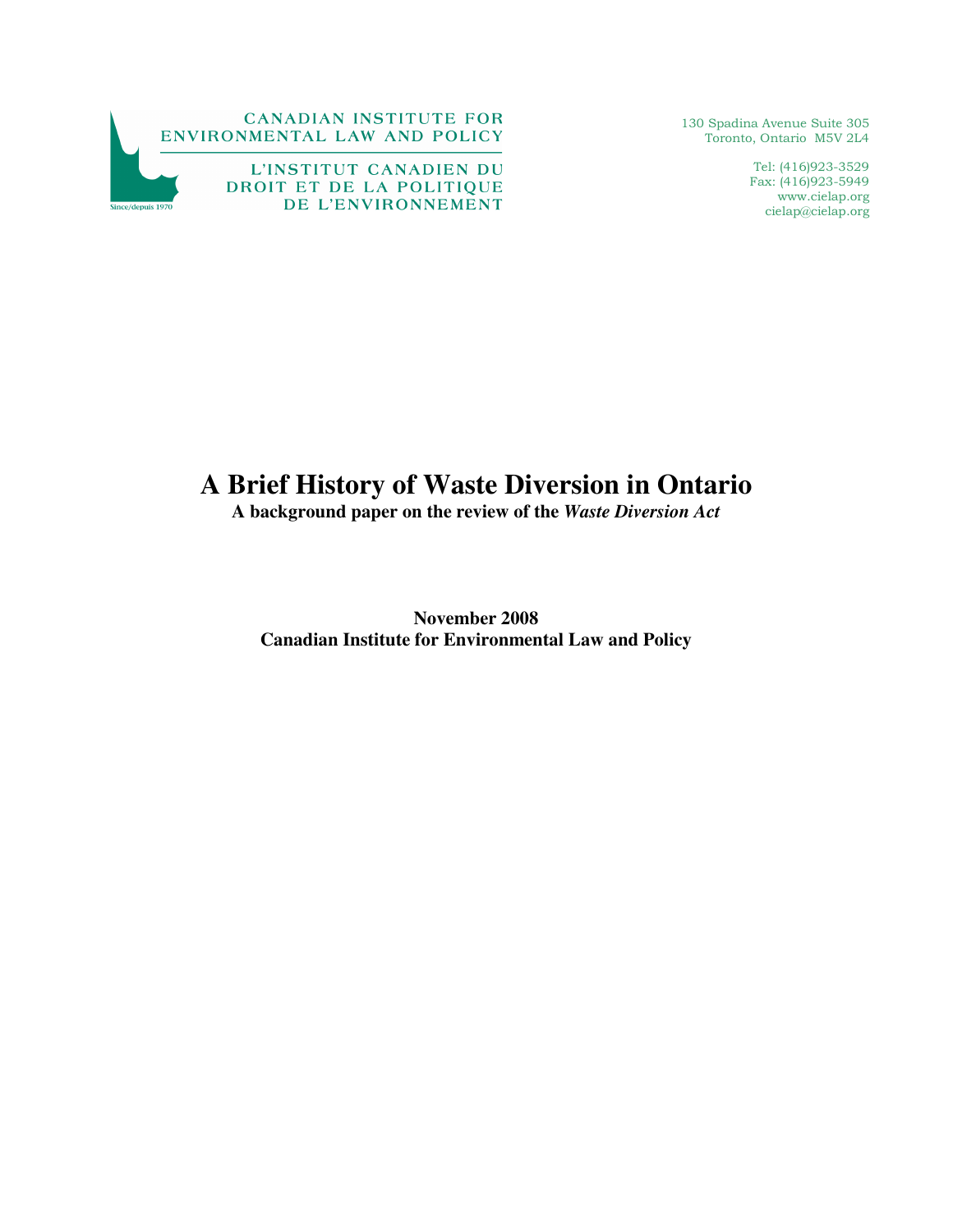# **A Brief History of Waste Diversion in Ontario**

When Ontario residents think about waste diversion, they probably think about the Blue Box. For many years now, most of us have been putting our pop cans, glass jars and old newspapers into a Blue Box for curbside recycling. Although the materials put into the box vary from municipality to municipality, we all do it. Yet we rarely ask ourselves why we do it. Why do we use a Blue Box? Why do we recycle pop cans and bottles instead of returning them and collecting a deposit as we do with wine and beer bottles? Why do we recycle some materials and not others?

These questions were the subject of an ongoing debate in Ontario for many years that culminated in the creation of the *Waste Diversion Act* and established how we recycle today. As Ontario considers making changes to its *Waste Diversion Act* during the current review, it is useful to consider the Act's history. This background paper is intended to provide readers with a better understanding of the history of how Ontario's *Waste Diversion Act* came into effect.

Additional background materials can be downloaded from www.cielap.org.

### **From Refillables to Recyclables**

There was a time when refillable glass bottles were the only soft drink containers used in Ontario. During the 1960s, soft drink brand owners introduced soft drinks in non-refillable cans, claiming that they were safer and more convenient for customers because they would not break. Nonrefillable containers also saved money for the soft drink industry and retail stores since they no longer had to collect and process the refillable containers. Not surprisingly, the number of refillable bottles in the market decreased steadily from that time on, to 55 percent of total sales in Ontario by  $1971<sup>1</sup>$ 

This new trend in packaging resulted in a lot more garbage. Waste management became a top priority for the Ministry of the Environment (MOE), which had been established in 1971. Environmental groups pressured the government for a deposit-return refillable system to protect the environment by reducing litter and to promote local bottling.<sup>2</sup> MOE responded by amending the *Environmental Protection Act* to require the phase-out of non-refillable containers over five years, beginning July 1977.<sup>3</sup> Industry launched significant opposition, however, predicting that there would be job losses and the closure of capital facilities if the regulations were implemented.<sup>4</sup> The government broke its election promise to approve implementation regulations by the end of 1977. Instead, it made an informal agreement with the soft drink industry that at least 75% of their products by volume would be sold in refillable bottles. Industry never met the terms of this agreement,<sup>5</sup> but it did set a precedent for a waste policy regime in Ontario that was based on voluntary compliance rather than regulation.<sup>6</sup>

#### **Birth of the Blue Box**

By the early 1980s, Ontario faced a looming crisis in landfill capacity. The number of refillables on the market continued to decrease as the number of non-refillable containers increased. A number of companies joined together to form the Recycling Support Council, which offered to contribute \$1 million to the province to launch a publicly-funded curbside system if the soft drink regulations were changed.<sup>7</sup> This model was supported at the time by a few environmental groups, but most opposed it and continued to advocate for a deposit-return system.<sup>8</sup>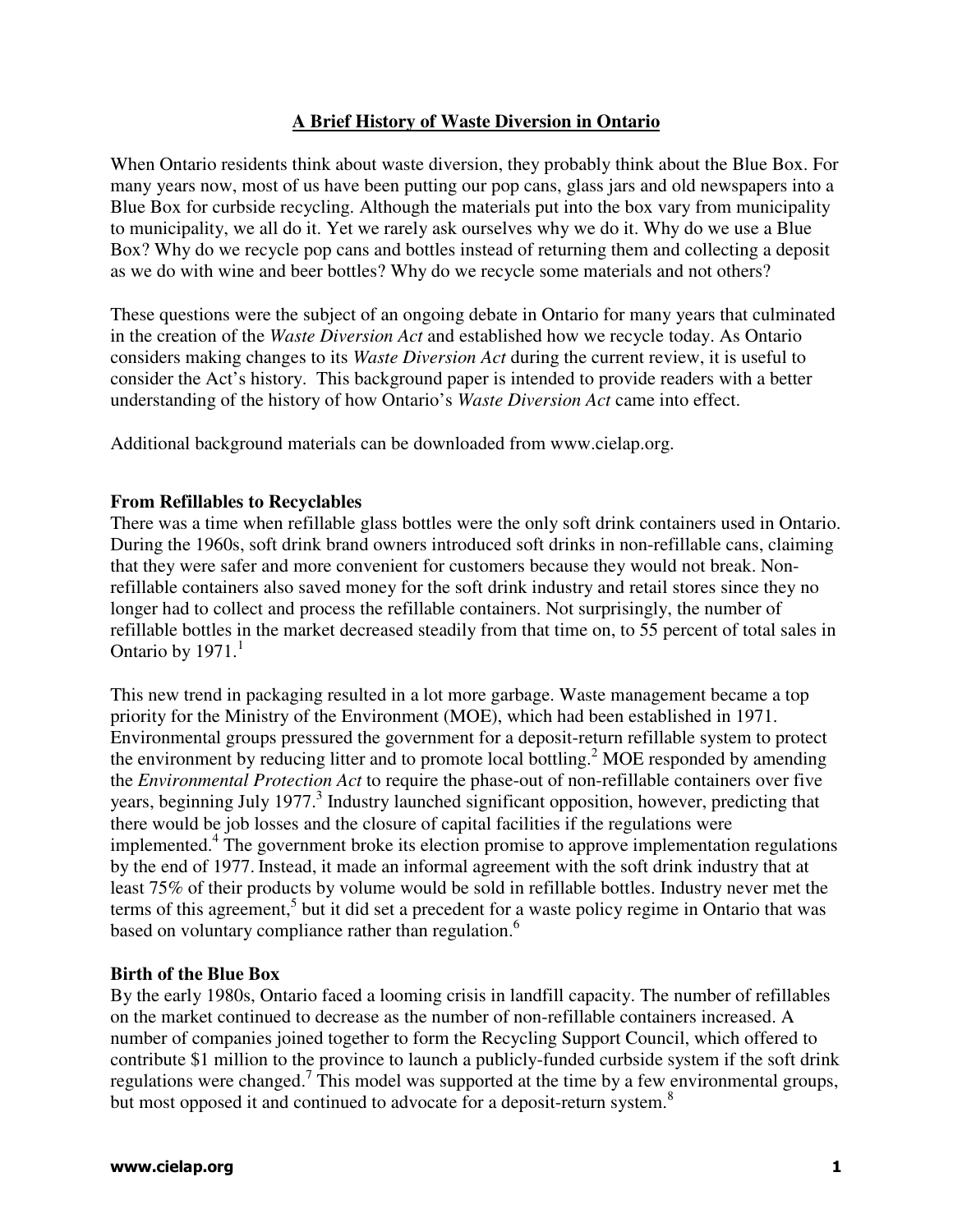After convening multi-stakeholder discussions in the mid-1980s, the provincial government made Regulations 340 and 357 under the *Environmental Protection Act* to promote recycling while trying to ensure that refillable soft drink containers would continue to be sold. The regulations initially required soft drink distributors and brand name owners to bottle only 40 % (and later  $30\%$ ) of soft drinks in refillable container.<sup>9</sup> The remainder could be bottled in any recyclable container, but there was also a requirement that 50% of those recyclable containers would be being recycled by December 1988.<sup>10</sup> In order to achieve this, many suggested that curbside recycling programs were needed.

In response, the Ontario Soft Drink Association established the Ontario Multi-Materials Recycling Incorporated (OMMRI), an industry-funded organization, in 1986.<sup>11</sup> OMMRI initially promised \$1.5 million in funding to develop a Blue Box system, but in February 1987 this was increased to \$20 million over four years.<sup>12</sup> The provincial government and municipalities provided matching funds for Blue Box program implementation.<sup>13</sup>

Despite the regulatory requirement that the industry continue to use refillable containers, refillable soft drink sales in Ontario continued to decline from a 40% market share in 1986 to 3% by 1993.<sup>14</sup> At the same time, the popular Blue Box program grew and expanded across the province. $15$ 

# **Ontario's Waste Reduction Action Plan and the 3Rs Regulations**

During the late 1980s and early 1990s, the Ontario government introduced new policy programs aimed at waste diversion. In March 1989, MOE announced new diversion targets of at least 25% of Ontario's solid waste from disposal facilities by 1992, and at least 50% by the year 2000.<sup>16</sup> Two years later, following the election of a New Democratic Party (NDP) government in 1990, the Minister of the Environment launched the Waste Reduction Action Plan (WRAP) in February 1991. WRAP included a number of initiatives to promote waste diversion and the 3Rs: regulatory measures; financial and technical support; public education; and the development of markets for recyclable materials.<sup>17</sup>

MOE introduced new regulations in 1994: the 3Rs (Reduction, Reuse and Recycling) Regulations under the *Environmental Protection Act* were intended to be an integral means of achieving the objectives of WRAP. They consisted of four regulations applying to non-hazardous waste:

- Recycling and Composting of Municipal Waste (O. Reg. 101/94)
- Waste Audits and Waste Reduction Work Plans (O. Reg. 102/94)
- Industrial, Commercial and Institutional Source Separation Programs (O. Reg. 103/94)
- Packaging Audit and Packaging Reduction Work Plans (O. Reg 104/94)

O. Reg 101/94, which remains in effect, requires every municipality with a population of at least 5,000 residents to operate a Blue Box waste management system accepting at least five mandatory materials, as well as two other materials that could be selected from a schedule by each municipality. The mandatory materials set out in the regulation are aluminum containers, glass containers, newsprint, polyethylene terephthalate (PET) plastic bottles and steel containers.<sup>18</sup> The regulation also included requirements for the establishment of leaf and yard waste composting systems.<sup>19</sup> Figures suggest that this regulation made some initial progress on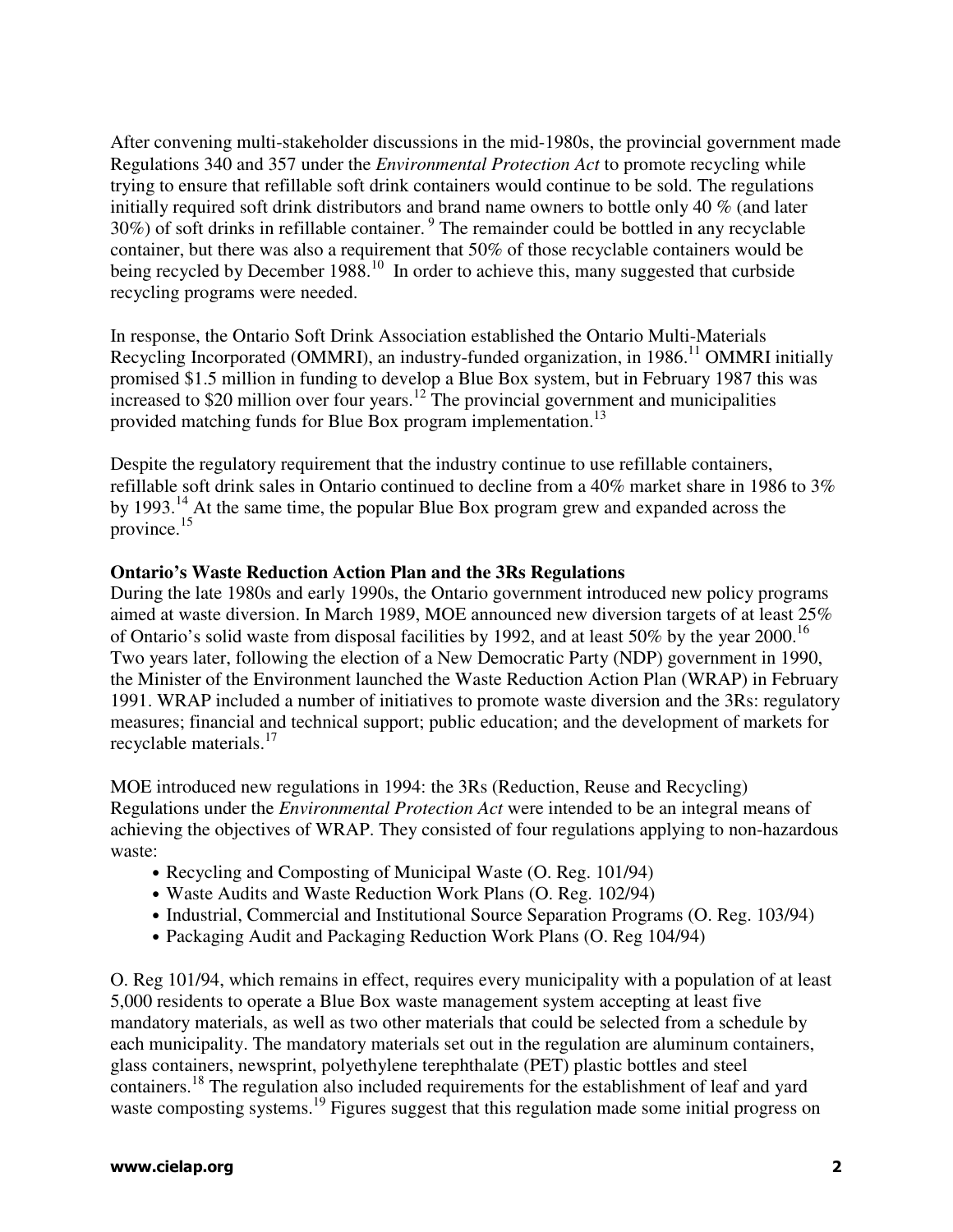diversion rates.<sup>20</sup> However, while Ontario successfully met its first goal of diverting at least  $25\%$ of waste by 1992, the overall diversion of solid waste (including residential and industrial, commercial and institutional) remained stalled at about  $28\%$  in  $2002$ <sup>21</sup>

### **Funding the Blue Box Program**

While the Blue Box program expanded to more municipalities in Ontario, funding for the program remained a significant problem as the revenues of the recycled materials failed to reach expected levels but the provincial subsidies were due to expire by  $1990.<sup>22</sup>$  It was apparent that industry funding would be needed to continue running the Blue Box Program. This was reinforced by industry's perception that the new NDP government was considering the introduction of some form of "product stewardship" that would make manufacturers financially or physically responsible their products at the end of their useful life.<sup>23</sup>

In response, a number of industry associations began to lobby for a Canadian Industry Packaging Stewardship Initiative (CIPSI) as an alternative to an expanded deposit return system proposed by the Government of Ontario in December 1992.<sup>24</sup> The CIPSI coalition recommended the creation of an industry-managed fund to help municipalities with up to two-thirds of the costs of recycling packaging as well as provide support for market development.<sup>25</sup> It also proposed that provincial legislation be passed to require that all relevant industries participate in the funding program.<sup>26</sup>

Although the Ontario Ministry of Environment and Energy eventually endorsed the CIPSI proposal in 1994 and started to develop backdrop regulations, the Association of Municipalities of Ontario (AMO) opposed it due to concerns that newspapers and magazine (which made up over 50% by weight of the Blue Box materials) were not included in the program, and that glass (which had low market value and was difficult to recycle) was included.<sup>27</sup> AMO believed that a deposit refund system would be a better option for glass, and felt that the proposal did not provide enough grants for the municipal recycling costs. AMO eventually accepted the proposal in 1995 in order to move forward but it faced further opposition from a number of industry associations.<sup>28</sup> The newly elected Progressive Conservative government indefinitely deferred any decision to accept the CIPSI proposal or impose regulations to support it.<sup>29</sup> As a result, the proposal for this voluntary initiative died. Industry was also no longer concerned that a deposit return system would be imposed.<sup>30</sup>

However, funding the Blue Box remained a problem for municipalities. Municipalities were not able to afford the rising costs of the program and became dependent on the provincial government for financial support. One study suggested that between 1985 and 1996, industry paid \$41 million into the Blue Box program, while municipal and provincial governments contributed \$2.33 billion (including landfill costs of \$1.75 billion) over that period.<sup>31</sup> The attempts of some municipalities to use alternate funding, such as user fees on beverage and newspaper, were rejected as a violation of their constitutional authority.<sup>32</sup>

In 1998, the Recycling Council of Ontario (RCO) facilitated a multi-stakeholder consultation to address the issue of blue box funding at the request of the provincial government. The consultation resulted in the Recycling Roles and Responsibilities Final Report,<sup>33</sup> which outlined different options but did not make any recommendations.<sup>34</sup> Key municipal actors and environmental groups preferred a deposit-refund system that would transfer the financial burden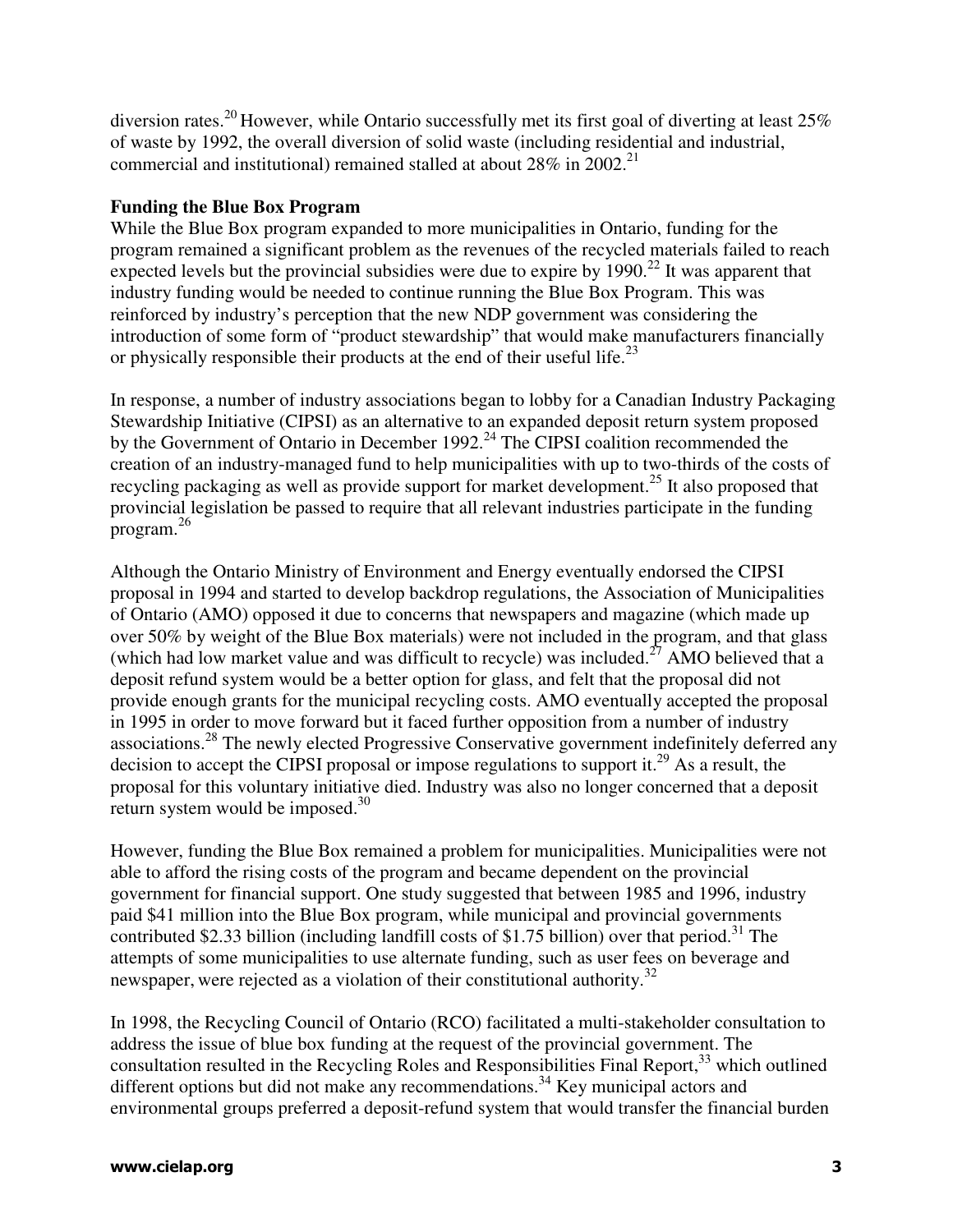from government and taxpayers to private industry and product consumers. The report did observe that changing to a deposit-refund system would have a negative impact on the existing blue box system due to the reduced tonnage in the blue box and the economies of scale.<sup>35</sup>

By 1999, the Blue Box system was close to financial collapse. In 2000, a number of organizations, including industry associations, AMO and RCO, signed a Memorandum of Understanding with the Ontario Ministry of the Environment to establish the interim Waste Diversion Organization in order to work together to achieve sustainable municipal recycling.<sup>36</sup> The Organization produced a report, entitled *Achieving Sustainable Municipal Waste Diversion Programs in Ontario*, <sup>37</sup> which led to the creation of the *Waste Diversion Act*.

# *Waste Diversion Act, 2002*

The *Waste Diversion Act, 2002* became law on June 27, 2002 in order to promote the reduction, reuse and recycling of waste and to provide for the development, implementation and operation of waste diversion programs.<sup>38</sup> The Act created Waste Diversion Ontario to replace the Interim Waste Diversion Organization and be the primary mechanism for achieving the purposes of the Act. $39$ 

On September 23, 2002, Blue Box Waste (consisting of glass, metal, paper, plastics and textiles) became the first waste to be designated under the *WDA*. Stewardship Ontario was named as the Industry Funding Organization for the Blue Box Program.<sup>40</sup> The Blue Box Program Plan was approved by the Minister of the Environment on December 22, 2003 and went into operation on February 1, 2004. The program requires industry stewards to contribute 50% of the program fees, supplementing the cost to municipalities. $41$ 

For more than four years after it commenced, the Blue Box Program was the only program operating under the *WDA*. This changed in 2008 with the approval of two additional programs, the Municipal Hazardous or Special Waste Program and the Waste Electrical and Electronic Equipment Program.

While the scope of diversion programs under the *WDA* has recently begun to expand, it was primarily introduced to deal with Blue Box wastes, in Ontario's specific political context of the time. It is important to keep this in mind when considering how to broaden and strengthen the Act. Looking beyond the recycling of municipal household wastes, there are clear opportunities to achieve greater waste diversion through provisions aimed at reducing and reusing wastes, advancing Extended Producer Responsibility and targeting industrial, commercial and institutional wastes.

CIELAP would like to thank the EJLB Foundation, The Law Foundation of Ontario and the McLean Foundation for their support of our *Waste Diversion Act* review project. The Law Foundation of Ontario provided support for the background research component of this project.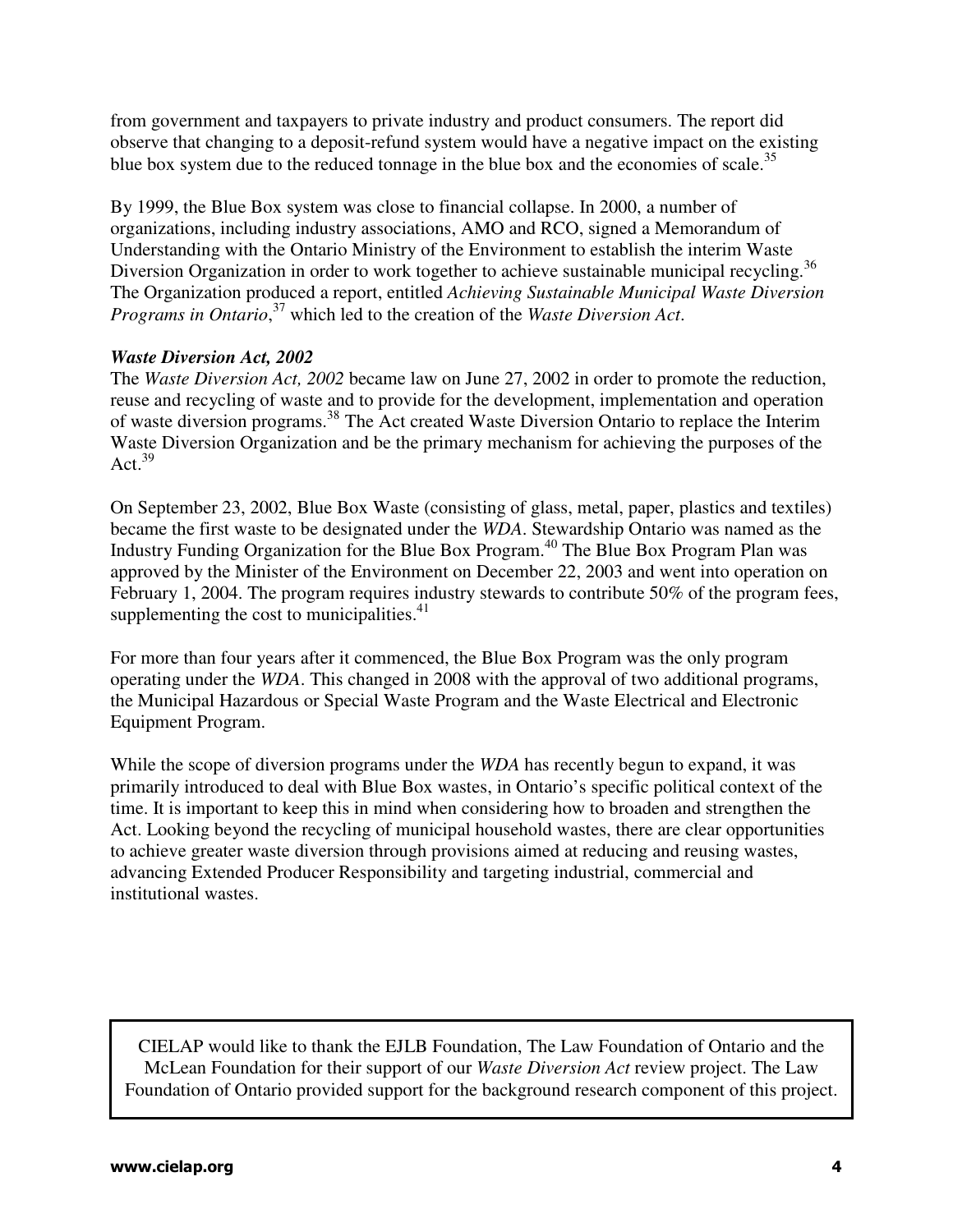#### **Endnotes**

 $\frac{1}{1}$  McRobert, David. (1994). **"**Ontario's Blue Box System: A Case Study of Government's Role in the Technological Change Process, 1970-1991". Osgoode Hall Law School, York University.

2 Ibid.

- 3 Pollution Probe. (1997). "We Recycle: We are the Creator of the Blue Box Programme". Retrieved from http://www.pollutionprobe.org/Reports/we%20recycle.pdf on May 20, 2008.
- 4 McRobert, David. (1994). **"**Ontario's Blue Box System: A Case Study of Government's Role in the Technological Change Process, 1970-1991". Osgoode Hall Law School, York University.

5 Ibid.

6 Ibid., Footnote 80.

7 Ibid.

8 Ibid.

9 Pollution Probe. (1997). "We Recycle: We are the Creator of the Blue Box Programme". Retrieved from http://www.pollutionprobe.org/Reports/we%20recycle.pdf on May 20, 2008.

 $10$  Ibid.

- <sup>11</sup> Chang, E., MacDonald, D. & Wolfson, J. (1998). "Who killed CIPSI?" in *Alternatives*, 24(2), pp. 21-25.
- <sup>12</sup> McRobert, David. (1994). **"**Ontario's Blue Box System: A Case Study of Government's Role in the Technological Change Process, 1970-1991". Osgoode Hall Law School, York University.

 $13$  Ibid.

- <sup>14</sup> Ferguson, Derek. (1993). "NDP record on refillables criticized". *The Toronto Star*, November 24 1993. P. A10.
- <sup>15</sup> Pollution Probe. (1997). "We Recycle: We are the Creator of the Blue Box Programme". Retrieved from http://www.pollutionprobe.org/Reports/we%20recycle.pdf on May 20, 2008.
- <sup>16</sup> Meadu, Vanessa Natalie. (2006). "Paths to a Waste-Free Society? Extended Producer Responsibility Policies in British Columbia and Ontario." Master of Arts thesis, UBC, at 38.
- <sup>17</sup> McRobert, David. (1992). "Reforming Legislation and Regulations to Promote the 3Rs: Some Observations on Ontario's Waste Management Act, 1992 and the Proposed 3Rs Regulations." Retrieved from http://www.lacieg2s.ca/law/wma-3r.htm#\_ftn7 on November 11, 2008.
- <sup>18</sup> O. Reg. 101/94, s. 7-10, schedules 1-3.
- $19$  O. Reg. 101/94, s. 11-15.
- $20$  In 1987 less than 0.5 million households in Ontario had access to multi-material recycling. After the implementation of the O. Reg 101/94, over 3.8 million households had access to the Blue Box and other waste diversion services in more than 500 municipalities in late1990s. (Recycling Council of Ontario. "Recycling Trends in Ontario". March 2000.)
- <sup>21</sup> Ministry of the Environment, *Ontario's 60% Waste Diversion Goal A Discussion Paper*, June 10, 2004 at 1. Retrieved from http://www.ene.gov.on.ca/programs/4651e.pdf on November 18, 2008.
- <sup>22</sup> Chang, E., MacDonald, D. & Wolfson, J. (1998). "Who killed CIPSI?" in *Alternatives*, 24(2), pp. 21-25.

 $23$  Ibid.

 $24$  Ibid.

 $25$  Ibid.

 $26$  Ibid.

 $27$  Ibid.